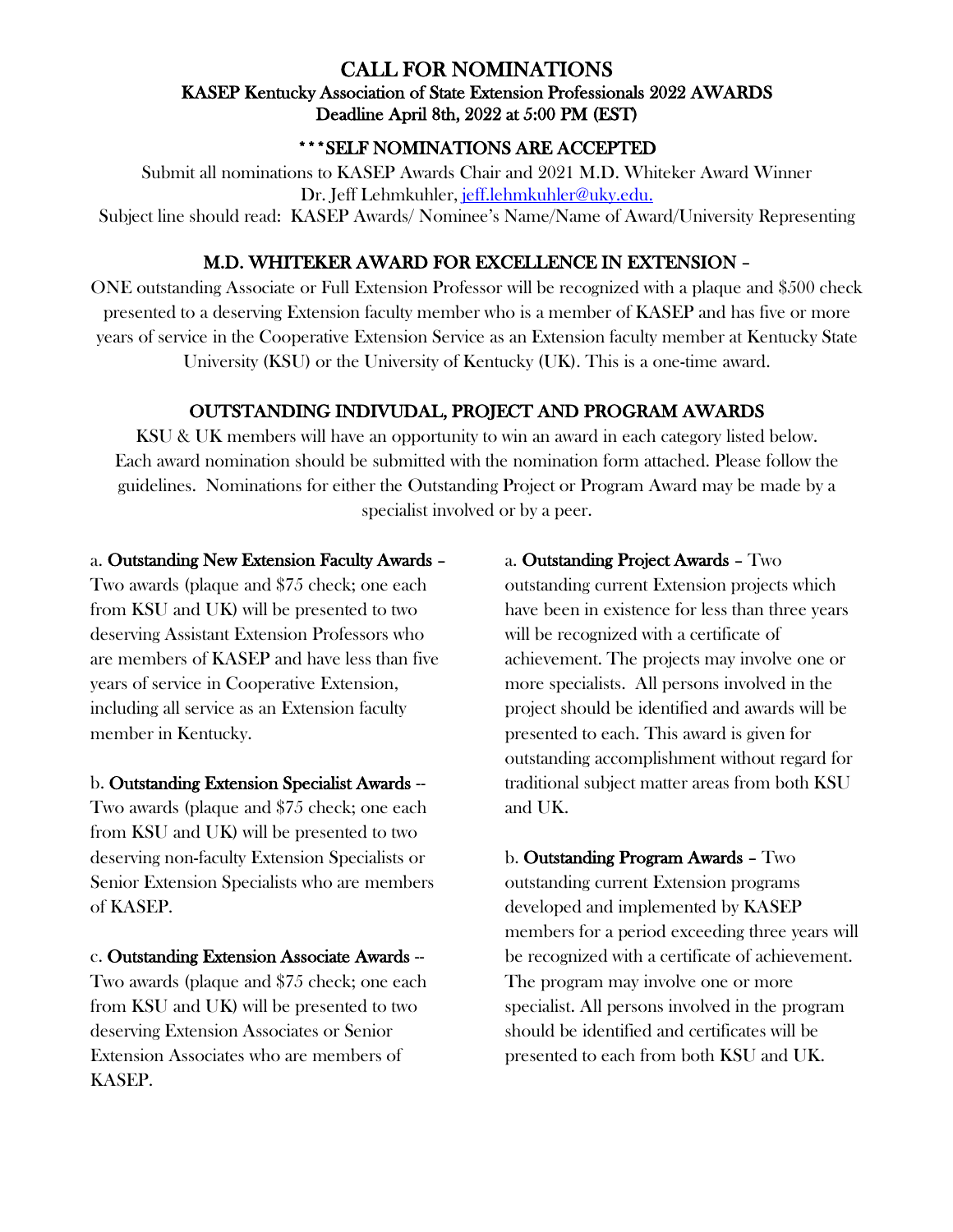### NOMINATION FORM

| Nominee:                    |        | Years in Extension: |
|-----------------------------|--------|---------------------|
| Department or Program Area: |        |                     |
| Nominator's Name:           |        | Date                |
| Phone:                      | Email: |                     |

# NOMINATION GUIDELINES & PROCEDURES (select one):

 M.D. Whiteker Excellence in Extension Award; 2 pages of supporting documents allowed\*. Outstanding New Extension Faculty Award

- 1. Submit a brief statement (PDF), highlighting the nominee's outstanding accomplishments. Be sure to address the main points listed below.
- 2. Submit a copy of the nominee's current vitae/resume (PDF) and confirm that they are a current member of KASEP (attended one meeting 2019-2021).
- 3. Submit a professional picture of the nominee or project/program participants (JPEG). This will be used only for the presentation of the awards at the KASEP Spring Meeting held virtually on April 22, 2022 at 10:30 AM (EST). All nominees are expected to attend.

### BRIEF STATEMENT should address the following areas:

# Contribution to the development and implementation of educational program(s) or the Kentucky Cooperative Extension Service – 250 words or less (25 points)

- a. Accomplishments and unique contributions in major program area
- b. Methods of educational delivery
- c. Publications or other innovative educational materials developed
- d. Cooperation with CES professionals (agents, specialists, administrators) and appropriate networking with other organizations
- e. Involvement in reaching under-served and un-served audiences

# Involvement in activities beyond the nominee's program area  $-250$  words or less $(15 \text{ points})$

- a. Participation and leadership roles at university, college, department and program levels
- b. Involvement in classroom teaching and research projects
- c. State, regional, and national roles
- d. Involvement in professional associations and organizations

# Professional and personal recognition – 150 words or less (10 points)

- a. Professional awards and honors
- b. Elected and appointed offices
- c. Invited presentations and writings

ATTACHMENTS: \_\_Nomination Statement \_\_CV \_\_\_Professional Picture\_\_Supporting Documents\*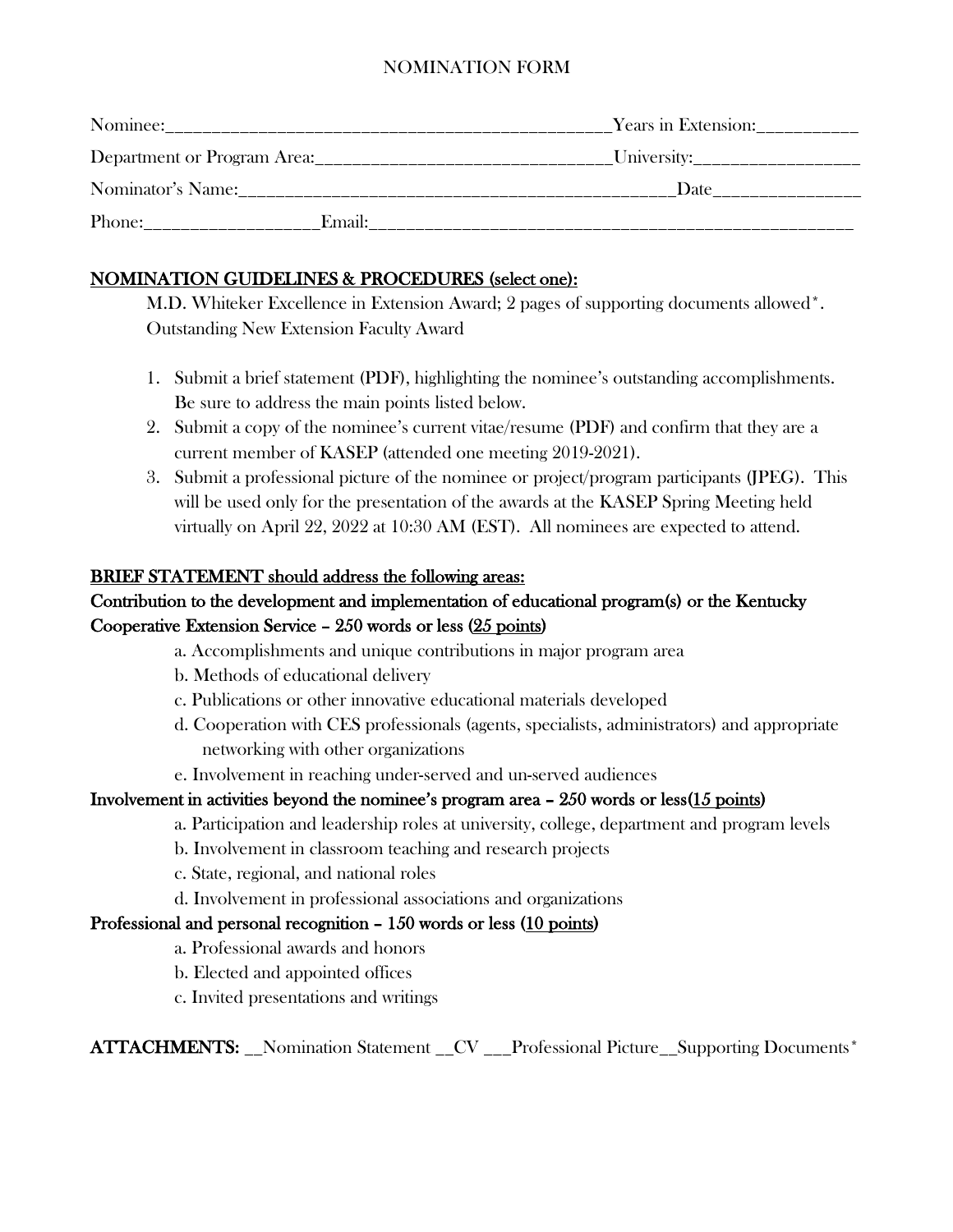### NOMINATION FORM

| Nominee:                    |        | Years in Extension: |
|-----------------------------|--------|---------------------|
| Department or Program Area: |        | University:         |
| Nominator's Name:           |        | Date                |
| Phone:                      | Email: |                     |

### NOMINATION PROCEDURES (select one):

 Outstanding Extension Specialist Award Outstanding Extension Associate Award

- 1. Submit a brief statement (PDF), highlighting the nominee's outstanding accomplishments. Be sure to address the main points listed below.
- 2. Submit a copy of the nominee's current vitae/resume(PDF) and confirm that the nominee is a current member of KASEP (attended one meeting 2019-2021).
- 3. Submit a professional picture (JPEG) of the nominee and/or project/program participants. This will be used only for the presentation of the awards at the KASEP Spring Meeting held virtually on April 22, 2022 at 10:30 AM (EST). All nominees are expected to attend.

### BRIEF STATEMENT should address the following areas:

# Contribution to the development and implementation of educational program(s) or the Kentucky Cooperative Extension Service – 250 words or less (25 points)

- a. Accomplishments and unique contributions in major program area
- b. Methods of educational delivery
- c. Publications or other innovative educational materials developed
- d. Cooperation and collaboration with CES professionals, paraprofessionals (agents, specialists, administrators, program associates) and networking with other organizations.
- e. Involvement in reaching under-served and un-served audiences

# Involvement in activities beyond the nominee's program area  $-250$  words or less $(15 \text{ points})$

- a. Participation and leadership roles at university, college, department and program levels
- b. Involvement in demonstration and/or research projects
- c. State, regional, and national roles
- d. Involvement in professional associations and organizations

# Professional and personal recognition – 150 words or less (10 points)

- a. Professional awards and honors
- b. Elected and appointed offices
- c. Involvement in presentations, workshops, and demonstrations
- d. Partnering efforts, linkages, and collaborations

ATTACHMENTS: Nomination Statement CV Professional Picture